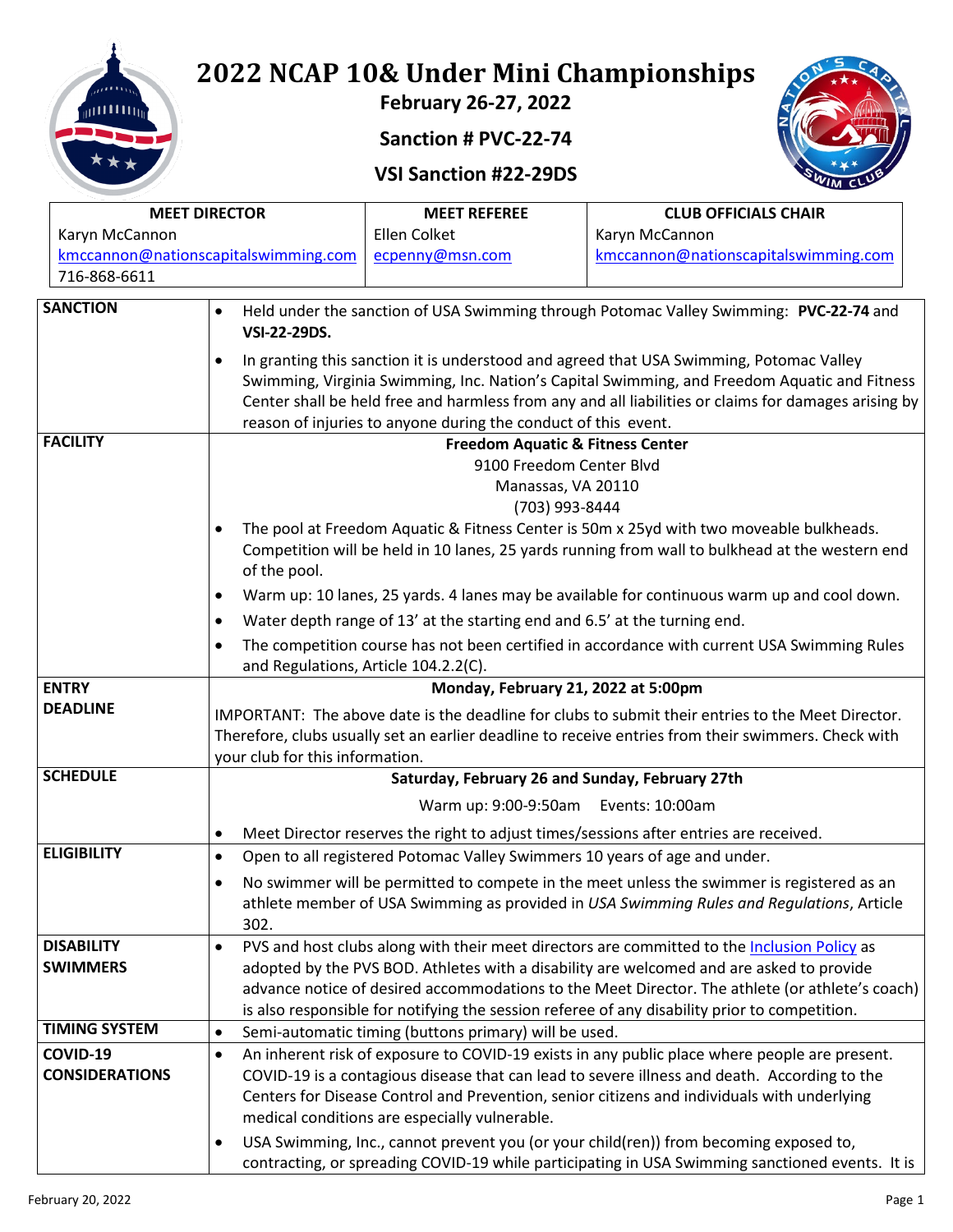|                              | not possible to prevent against the presence of the disease. Therefore, if you choose to<br>participate in a USA Swimming sanctioned event, you may be exposing yourself to and/or<br>increasing your risk of contracting or spreading COVID-19.<br>BY ATTENDING OR PARTICIPATING IN THIS COMPETITION, YOU VOLUNTARILY ASSUME ALL RISKS<br>$\bullet$<br>ASSOCIATED WITH EXPOSURE TO COVID-19 AND FOREVER RELEASE AND HOLD HARMLESS USA<br>SWIMMING, POTOMAC VALLEY SWIMMING, VIRGINIA SWIMMING INC., NATION'S CAPITAL<br>SWIMMING, AND FREEDOM AQUATIC AND FITNESS CENTER AND EACH OF THEIR OFFICERS,<br>DIRECTORS, AGENTS, EMPLOYEES OR OTHER REPRESENTATIVES FROM ANY LIABILITY OR CLAIMS<br>INCLUDING FOR PERSONAL INJURIES, DEATH, DISEASE OR PROPERTY LOSSES, OR ANY OTHER<br>LOSS, INCLUDING BUT NOT LIMITED TO CLAIMS OF NEGLIGENCE AND GIVE UP ANY CLAIMS YOU<br>MAY HAVE TO SEEK DAMAGES, WHETHER KNOWN OR UNKNOWN, FORESEEN OR UNFORESEEN,<br>IN CONNECTION WITH EXPOSURE, INFECTION, AND/OR SPREAD OF COVID-19 RELATED TO<br>PARTICIPATION IN THIS COMPETITION.<br>We have taken enhanced health and safety measures for all attending this meet, however we |
|------------------------------|-------------------------------------------------------------------------------------------------------------------------------------------------------------------------------------------------------------------------------------------------------------------------------------------------------------------------------------------------------------------------------------------------------------------------------------------------------------------------------------------------------------------------------------------------------------------------------------------------------------------------------------------------------------------------------------------------------------------------------------------------------------------------------------------------------------------------------------------------------------------------------------------------------------------------------------------------------------------------------------------------------------------------------------------------------------------------------------------------------------------------------------------------------------------------|
|                              | cannot guarantee that you will not become infected with COVID-19. All attending this meet<br>must follow all posted instructions while in attendance. An inherent risk of exposure to COVID-19<br>exists in any public place where people are present. By attending this meet, you acknowledge<br>the contagious nature of COVID-19 and voluntarily assume all risks related to exposure to COVID-<br>19.                                                                                                                                                                                                                                                                                                                                                                                                                                                                                                                                                                                                                                                                                                                                                               |
|                              | By choosing to attend this meet you agree to comply with all health and safety mandates and<br>guidelines of USA Swimming, Potomac Valley Swimming, the Commonwealth of Virginia, and<br>Prince William County.                                                                                                                                                                                                                                                                                                                                                                                                                                                                                                                                                                                                                                                                                                                                                                                                                                                                                                                                                         |
| COVID-19<br><b>PROTOCOLS</b> | Before signing up your young swimmer, please consider that they can manage themselves for<br>the duration of the meet with just their swim coach overseeing them, including being able to<br>visit the bathroom independently.                                                                                                                                                                                                                                                                                                                                                                                                                                                                                                                                                                                                                                                                                                                                                                                                                                                                                                                                          |
|                              | All attendees are required to complete the Mason COVID Health√ <sup>™</sup> prior to each visit.<br>$\bullet$                                                                                                                                                                                                                                                                                                                                                                                                                                                                                                                                                                                                                                                                                                                                                                                                                                                                                                                                                                                                                                                           |
|                              | No one with symptoms of COVID-19 is permitted in the facility.<br>$\bullet$                                                                                                                                                                                                                                                                                                                                                                                                                                                                                                                                                                                                                                                                                                                                                                                                                                                                                                                                                                                                                                                                                             |
|                              | Athletes must arrive and depart in their suits. Locker room use will be for emergency use only;<br>$\bullet$                                                                                                                                                                                                                                                                                                                                                                                                                                                                                                                                                                                                                                                                                                                                                                                                                                                                                                                                                                                                                                                            |
|                              | no showers may be used.                                                                                                                                                                                                                                                                                                                                                                                                                                                                                                                                                                                                                                                                                                                                                                                                                                                                                                                                                                                                                                                                                                                                                 |
|                              | All attendees (swimmers, coaches, officials and volunteers) must bring their own water bottle<br>$\bullet$<br>and snacks. Limited hospitality may be provided.                                                                                                                                                                                                                                                                                                                                                                                                                                                                                                                                                                                                                                                                                                                                                                                                                                                                                                                                                                                                          |
|                              | Attendees will enter and exit the facility through the patio door. Swimmers will proceed to their<br>assigned seating area, prepare to enter the pool, and follow marshals' and coaches' directions to<br>enter the pool while respecting social distancing guidelines.                                                                                                                                                                                                                                                                                                                                                                                                                                                                                                                                                                                                                                                                                                                                                                                                                                                                                                 |
|                              | All attendees (athletes, coaches, officials, volunteers) must wear masks to enter the facility and<br>$\bullet$<br>at all times when inside the facility, with the exception of athletes when competing or warming<br>up.                                                                                                                                                                                                                                                                                                                                                                                                                                                                                                                                                                                                                                                                                                                                                                                                                                                                                                                                               |
|                              | For the 25 yard events, volunteers will move masks to the finish end of the pool where the<br>$\bullet$<br>swimmers will immediately put them back on after exiting the pool.                                                                                                                                                                                                                                                                                                                                                                                                                                                                                                                                                                                                                                                                                                                                                                                                                                                                                                                                                                                           |
|                              | Athletes will bring a plastic zipper bag with their name on it in which to place their masks when<br>$\bullet$<br>they are in the water.                                                                                                                                                                                                                                                                                                                                                                                                                                                                                                                                                                                                                                                                                                                                                                                                                                                                                                                                                                                                                                |
|                              | Prior to each race, athletes will leave their assigned spot, walk along the shallow end of the pool,<br>$\bullet$<br>down the lane 1 side of the pool, and continue behind the blocks.                                                                                                                                                                                                                                                                                                                                                                                                                                                                                                                                                                                                                                                                                                                                                                                                                                                                                                                                                                                  |
|                              | For warm-ups, swimmers for each session may be assigned to one of two (or three) warmup<br>$\bullet$<br>groups, no more than 120 swimmers in each group (12 swimmers/lane). Each group will be<br>assigned an arrival time. Swimmers may not be permitted into the building prior to their arrival<br>time. Swimmers will proceed to their assigned seating area, prepare to enter the pool, and<br>follow marshals' and coaches' directions to enter the pool while respecting social distancing<br>guidelines.                                                                                                                                                                                                                                                                                                                                                                                                                                                                                                                                                                                                                                                        |
|                              | During warm-ups, swimmers will wear their masks until they reach their assigned warm up lane<br>$\bullet$<br>and entry end and just before they enter the pool. They will place their mask in their waterproof                                                                                                                                                                                                                                                                                                                                                                                                                                                                                                                                                                                                                                                                                                                                                                                                                                                                                                                                                          |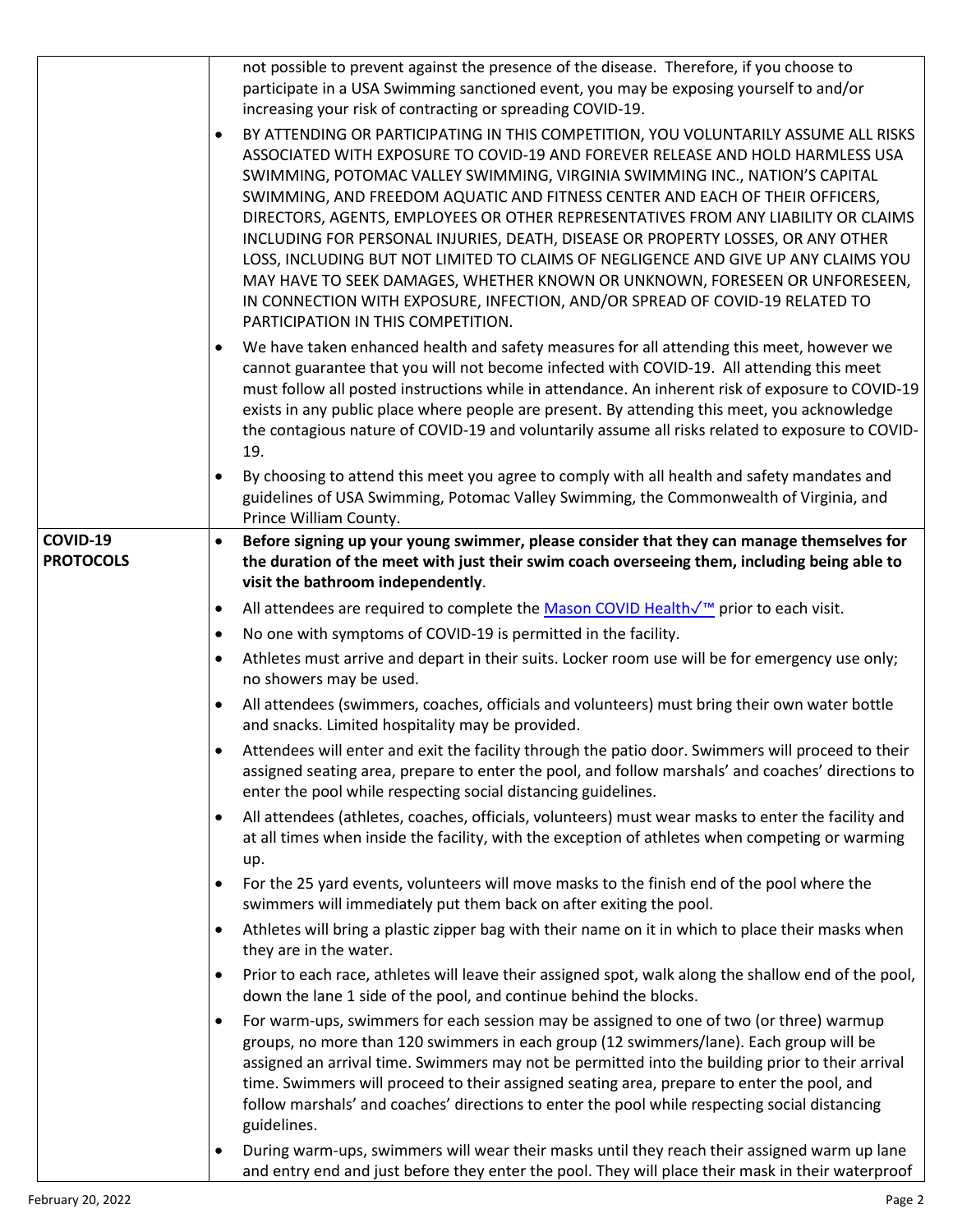|              | holder to store their mask while they swim. They will put their mask back on as soon as they exit                                                                                                                                                                                                                                                                                                                                            |
|--------------|----------------------------------------------------------------------------------------------------------------------------------------------------------------------------------------------------------------------------------------------------------------------------------------------------------------------------------------------------------------------------------------------------------------------------------------------|
|              | the pool.<br>Staging for swimmers during competition will be:<br>$\bullet$                                                                                                                                                                                                                                                                                                                                                                   |
|              | $\circ$ Heat 1 is at the blocks and will swim                                                                                                                                                                                                                                                                                                                                                                                                |
|              | Heat 2 is behind the timers<br>$\circ$                                                                                                                                                                                                                                                                                                                                                                                                       |
|              | Heat 3 is along the race course on deck spaced by 6 feet and will remain there until Heat<br>$\circ$                                                                                                                                                                                                                                                                                                                                         |
|              | 1 is done swimming, exits the pool, and exits the area behind the blocks.                                                                                                                                                                                                                                                                                                                                                                    |
|              | Heat 4 is staging under the scoreboard/warm up pool until directed to move to where<br>$\circ$<br>Heat 3 is standing (after Heat 1 is done swimming and out of the way and Heat 3<br>proceeds to the starting blocks).                                                                                                                                                                                                                       |
|              | During competition, swimmers will wear their masks until they reach the starting blocks. They<br>will place their mask in their waterproof holder to store their mask while they swim. They will<br>put their mask back on before leaving the starting area.                                                                                                                                                                                 |
|              | Each session will be limited to a maximum of 350 swimmers.<br>$\bullet$                                                                                                                                                                                                                                                                                                                                                                      |
|              | A clerk of course will be used to organize each heat of swimmers for all events offered.<br>$\bullet$                                                                                                                                                                                                                                                                                                                                        |
|              | No spectators will be permitted. Competition will be live-streamed on the the NCAP YouTube<br>Page.                                                                                                                                                                                                                                                                                                                                          |
|              | Additional sanitation will take place as well as sanitation stations will be available in various<br>locations throughout the facility.                                                                                                                                                                                                                                                                                                      |
|              | Chlorine is used to disinfect the water and surrounding surfaces constantly.<br>٠                                                                                                                                                                                                                                                                                                                                                            |
|              | We request that all attendees notify the meet director as quickly as possible should they test<br>٠<br>positive for COVID-19, show symptoms or have been in contact with anyone exposed or tested                                                                                                                                                                                                                                            |
|              | positive for COVID-19 after attending the meet.                                                                                                                                                                                                                                                                                                                                                                                              |
|              | Any attendee failing or refusing to comply with any of these protocols will be prohibited from<br>entering the facility and/or asked to leave the facility.                                                                                                                                                                                                                                                                                  |
| <b>RULES</b> | Current USA Swimming rules shall govern this meet.<br>$\bullet$                                                                                                                                                                                                                                                                                                                                                                              |
|              | All applicable adults participating in or associated with this meet acknowledge that they are<br>$\bullet$<br>subject to the provisions of the USA Swimming Minor Athlete Abuse Prevention Policy<br>("MAAPP"), and that they understand that compliance with the MAAPP policy is a condition of<br>participation in the conduct of this competition.                                                                                        |
|              | No on-deck USA Swimming registration is permitted.                                                                                                                                                                                                                                                                                                                                                                                           |
|              | In compliance with USA Swimming Rules and Regulations, the use of audio or visual recording<br>٠<br>devices, including a cell phone is not permitted in the changing areas, rest rooms, or locker<br>rooms. Per PVS policy, the use of equipment capable of taking pictures (e.g., cell phones,<br>cameras, etc.) is banned from behind the starting blocks during the entire meet, including warm<br>up, competition and cool down periods. |
|              | Deck changes are prohibited.<br>٠                                                                                                                                                                                                                                                                                                                                                                                                            |
|              | Any swimmer entered in the meet must be certified by a USA Swimming member coach as being<br>$\bullet$<br>proficient in performing a racing start or must start each race from within the water. When<br>unaccompanied by a member-coach, it is the responsibility of the swimmer or the swimmer's<br>legal guardian to ensure compliance with this requirement.                                                                             |
|              | Operation of a drone or any other flying devices is prohibited over the venue (pools,<br>٠<br>athlete/coach areas, spectator areas and open ceiling locker rooms) any time athletes, coaches,<br>officials and/or spectators are present.                                                                                                                                                                                                    |
|              | Dive-over starts will not be used.<br>$\bullet$                                                                                                                                                                                                                                                                                                                                                                                              |
|              | The Meet Director and the PVS Technical Committee reserve the right to limit events, heats,<br>$\bullet$<br>swimmers or adjust the format to conform with the 4-hour provision for sessions that include 12<br>& U events per Rule 205.3.1F.                                                                                                                                                                                                 |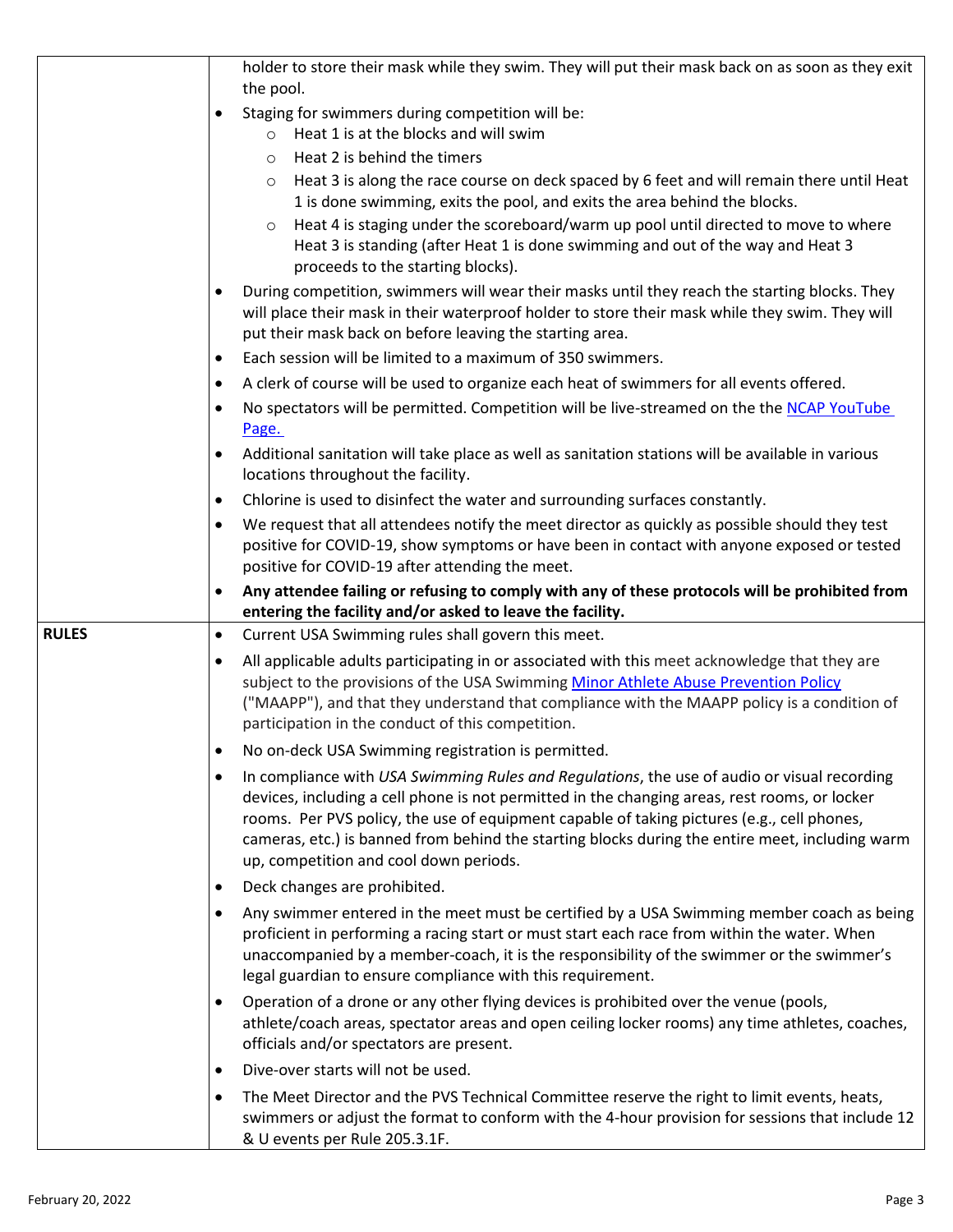| <b>EVENT RULES</b>                   | All events are timed finals.<br>$\bullet$                                                                                                                                                                                                                                                                                              |              |                                                                     |          |                |          |          |          |          |         |         |         |         |                                                                                                                                                                                                                                                                                                    |        |                                  |                     |
|--------------------------------------|----------------------------------------------------------------------------------------------------------------------------------------------------------------------------------------------------------------------------------------------------------------------------------------------------------------------------------------|--------------|---------------------------------------------------------------------|----------|----------------|----------|----------|----------|----------|---------|---------|---------|---------|----------------------------------------------------------------------------------------------------------------------------------------------------------------------------------------------------------------------------------------------------------------------------------------------------|--------|----------------------------------|---------------------|
|                                      | Athletes may enter no more than three (3) individual events per day plus one (1) relay, for a total<br>$\bullet$<br>of 8 entries.                                                                                                                                                                                                      |              |                                                                     |          |                |          |          |          |          |         |         |         |         |                                                                                                                                                                                                                                                                                                    |        |                                  |                     |
|                                      | The 9-10 year old 200 Free will be contingent on session time availability once all entries are<br>$\bullet$<br>processed. If the 200 Free is eliminated, swimmers will have an opportunity to enter another<br>event.                                                                                                                 |              |                                                                     |          |                |          |          |          |          |         |         |         |         |                                                                                                                                                                                                                                                                                                    |        |                                  |                     |
|                                      | $\bullet$                                                                                                                                                                                                                                                                                                                              |              |                                                                     |          |                |          |          |          |          |         |         |         |         | Deck entries will be accepted to fill empty lanes only. No new heats will be created.                                                                                                                                                                                                              |        |                                  |                     |
| <b>POSITIVE CHECK IN</b>             | $\bullet$                                                                                                                                                                                                                                                                                                                              |              | All events, except the 200 yd individual events will be pre-seeded. |          |                |          |          |          |          |         |         |         |         |                                                                                                                                                                                                                                                                                                    |        |                                  |                     |
|                                      | The Meet Director will determine is positive check in will be required for the 200 yd events.<br>$\bullet$<br>Information will be sent to teams after the entry deadline depending on entry numbers.                                                                                                                                   |              |                                                                     |          |                |          |          |          |          |         |         |         |         |                                                                                                                                                                                                                                                                                                    |        |                                  |                     |
| <b>WARM-UP</b>                       | The prescribed PVS warm-up procedures and safety policies will be followed. The Meet Director<br>$\bullet$<br>will assign warm-ups, including times/lane assignments.                                                                                                                                                                  |              |                                                                     |          |                |          |          |          |          |         |         |         |         |                                                                                                                                                                                                                                                                                                    |        |                                  |                     |
| <b>SUPERVISION</b>                   | $\bullet$                                                                                                                                                                                                                                                                                                                              |              |                                                                     |          |                |          |          |          |          |         |         |         |         | Coaches are responsible for the conduct of their swimmers and cleaning up for their team areas.                                                                                                                                                                                                    |        |                                  |                     |
| <b>SEEDING</b>                       | $\bullet$                                                                                                                                                                                                                                                                                                                              |              |                                                                     |          |                |          |          |          |          |         |         |         |         | All events including relays, except the 200 yd individual events will be preseeded.                                                                                                                                                                                                                |        |                                  |                     |
| <b>SCORING</b>                       | Place                                                                                                                                                                                                                                                                                                                                  | $\mathbf{1}$ | $\overline{2}$                                                      | 3        | $\overline{4}$ | 5        | 6        | 7        | 8        | 9       | 10      | 11      | 12      | 13                                                                                                                                                                                                                                                                                                 | 14     | 15                               | 16                  |
|                                      | Ind                                                                                                                                                                                                                                                                                                                                    | 20<br>40     | 17<br>34                                                            | 16<br>32 | 15<br>30       | 14<br>28 | 13<br>26 | 12<br>24 | 11<br>22 | 9<br>18 | 7<br>14 | 6<br>12 | 5<br>10 | 4<br>8                                                                                                                                                                                                                                                                                             | 3<br>6 | $\overline{2}$<br>$\overline{4}$ | 1<br>$\overline{2}$ |
| <b>AWARDS</b>                        | Relay<br>For individual events, awards will be given for $1st$ to $8th$ place.<br>$\bullet$<br>Medals for 1 <sup>st</sup> to 3 <sup>rd</sup> , Ribbons for 4 <sup>th</sup> to 8 <sup>th</sup> .<br>$\circ$<br>Ribbons will be given for 1 <sup>st</sup> to 3 <sup>rd</sup> places for RELAYS<br>$\bullet$                              |              |                                                                     |          |                |          |          |          |          |         |         |         |         |                                                                                                                                                                                                                                                                                                    |        |                                  |                     |
| <b>PROGRAMS</b>                      | Programs will be emailed to attending teams/sites. No programs will be sold at the meet.<br>$\bullet$<br>Programs will be made available for coaches and officials at the meet, and available on Meet<br>Mobile.                                                                                                                       |              |                                                                     |          |                |          |          |          |          |         |         |         |         |                                                                                                                                                                                                                                                                                                    |        |                                  |                     |
| <b>CREDENTIALS</b>                   | Parents not working the meet as a deck official, volunteer timer or other position are not<br>$\bullet$<br>permitted on deck. Only athletes, USA Swimming certified coaches, and deck officials will be<br>permitted on the deck. Coaches and Officials should have proof of active USA Swimming<br>membership with them at all times. |              |                                                                     |          |                |          |          |          |          |         |         |         |         |                                                                                                                                                                                                                                                                                                    |        |                                  |                     |
| <b>SPECTATOR ENTRY</b><br><b>FEE</b> | $\bullet$<br>NO SPECTATORS WILL BE ALLOWED AT THIS MEET. Spectators can watch from outside, through<br>the pool windows. The competition will be live-streamed.                                                                                                                                                                        |              |                                                                     |          |                |          |          |          |          |         |         |         |         |                                                                                                                                                                                                                                                                                                    |        |                                  |                     |
| <b>OFFICIALS</b>                     | Each participating club is requested to provide at least one table worker or official (Referee<br>$\bullet$<br>Starter, Chief Judge or Stroke & Turn Judge) per session if entering 25 or more splashes.                                                                                                                               |              |                                                                     |          |                |          |          |          |          |         |         |         |         |                                                                                                                                                                                                                                                                                                    |        |                                  |                     |
|                                      | Officials interested in volunteering should contact Karyn McCannon<br>$\bullet$<br>(kmccannon@nationscapitalswimming.com)                                                                                                                                                                                                              |              |                                                                     |          |                |          |          |          |          |         |         |         |         |                                                                                                                                                                                                                                                                                                    |        |                                  |                     |
|                                      | $\bullet$                                                                                                                                                                                                                                                                                                                              |              | each session during warm-ups.                                       |          |                |          |          |          |          |         |         |         |         | Officials volunteering for this meet should sign in at the recording table prior to the start of<br>warm-ups. Certified officials who have not previously volunteered should contact the referee<br>upon arrival to make their services available. A comprehensive officials briefing will precede |        |                                  |                     |
| <b>TIMERS</b>                        | $\bullet$                                                                                                                                                                                                                                                                                                                              |              | Genius will be emailed to teams in advance.                         |          |                |          |          |          |          |         |         |         |         | VOLUNTEER ASSIGNMENTS WILL BE MADE BASED ON PROPORTION OF ENTRIES. The Signup                                                                                                                                                                                                                      |        |                                  |                     |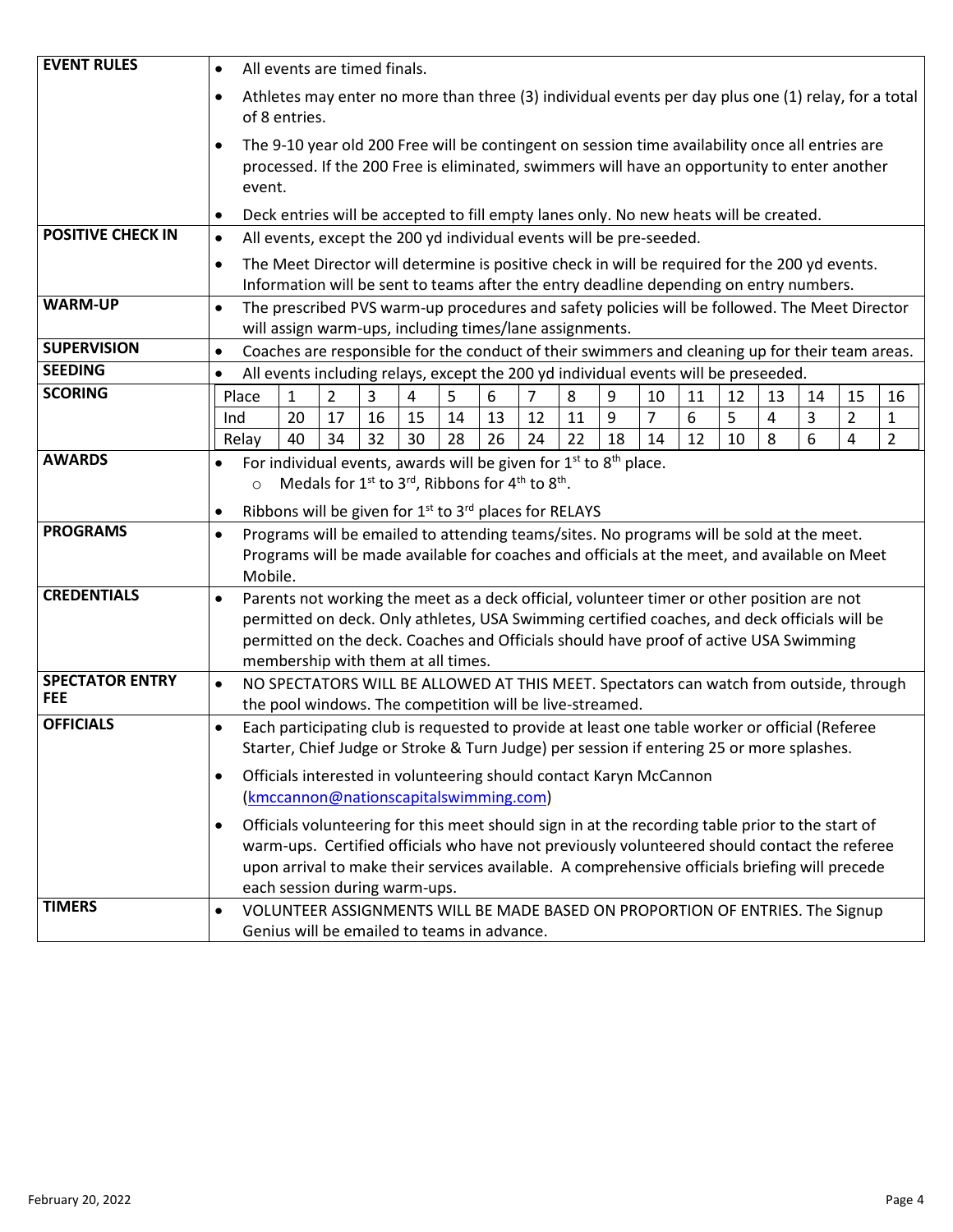| <b>ENTRY PROCEDURES</b> | Entries should be submitted by email to the Meet Director.                                                                                                                                                                                                                               |  |  |  |  |  |  |
|-------------------------|------------------------------------------------------------------------------------------------------------------------------------------------------------------------------------------------------------------------------------------------------------------------------------------|--|--|--|--|--|--|
|                         | Include in the subject of the email, "NCAP Mini Champs - ****" with the club's initials in place of<br>the asterisks. If your club submits multiple entry files include training site in the subject of the<br>email.                                                                    |  |  |  |  |  |  |
|                         | Include in entry email: entry file, report of entries by name, report of entries by event.                                                                                                                                                                                               |  |  |  |  |  |  |
|                         | In the body of your email provide entry numbers (girls, boys, totals), contact information (email,<br>phone, officials contact).                                                                                                                                                         |  |  |  |  |  |  |
|                         | Entries directly from individual team members will not be accepted.                                                                                                                                                                                                                      |  |  |  |  |  |  |
|                         | Entries by phone or fax will not be accepted.<br>$\bullet$                                                                                                                                                                                                                               |  |  |  |  |  |  |
|                         | The Meet Director will acknowledge receipt by return email within 24 hours. If<br>acknowledgement is not received in a timely manner, please contact the Meet Director.                                                                                                                  |  |  |  |  |  |  |
|                         | Any club that enters an unregistered or improperly registered athlete, falsifies an entry in any<br>way, or permits an unregistered coach to represent them will be fined the sum of \$100 by PVS<br>and no further entries will be accepted from that club until the said fine is paid. |  |  |  |  |  |  |
| <b>ENTRY FEES</b>       | Per Swimmer Surcharge:<br>\$5.00 Deck Entries: \$10/IE                                                                                                                                                                                                                                   |  |  |  |  |  |  |
|                         | Individual event fee:<br>\$7.50 Relays: \$15.00                                                                                                                                                                                                                                          |  |  |  |  |  |  |
|                         | Make checks payable to Nation's Capital Swimming. Checks may be mailed to:<br>٠<br>Nation's Capital Swimming<br>Attn: Karyn McCannon<br>8101 Wolftrap Rd<br>Vienna VA 22182                                                                                                              |  |  |  |  |  |  |
|                         | Payment for entries from unattached swimmers not affiliated with a team must be received prior<br>to the meet. Payment must be made by check                                                                                                                                             |  |  |  |  |  |  |
|                         | Entry fees are due with meet entry. Unpaid fees will be reported to the PVS Administrative Office<br>$\bullet$<br>at the conclusion of the meet.                                                                                                                                         |  |  |  |  |  |  |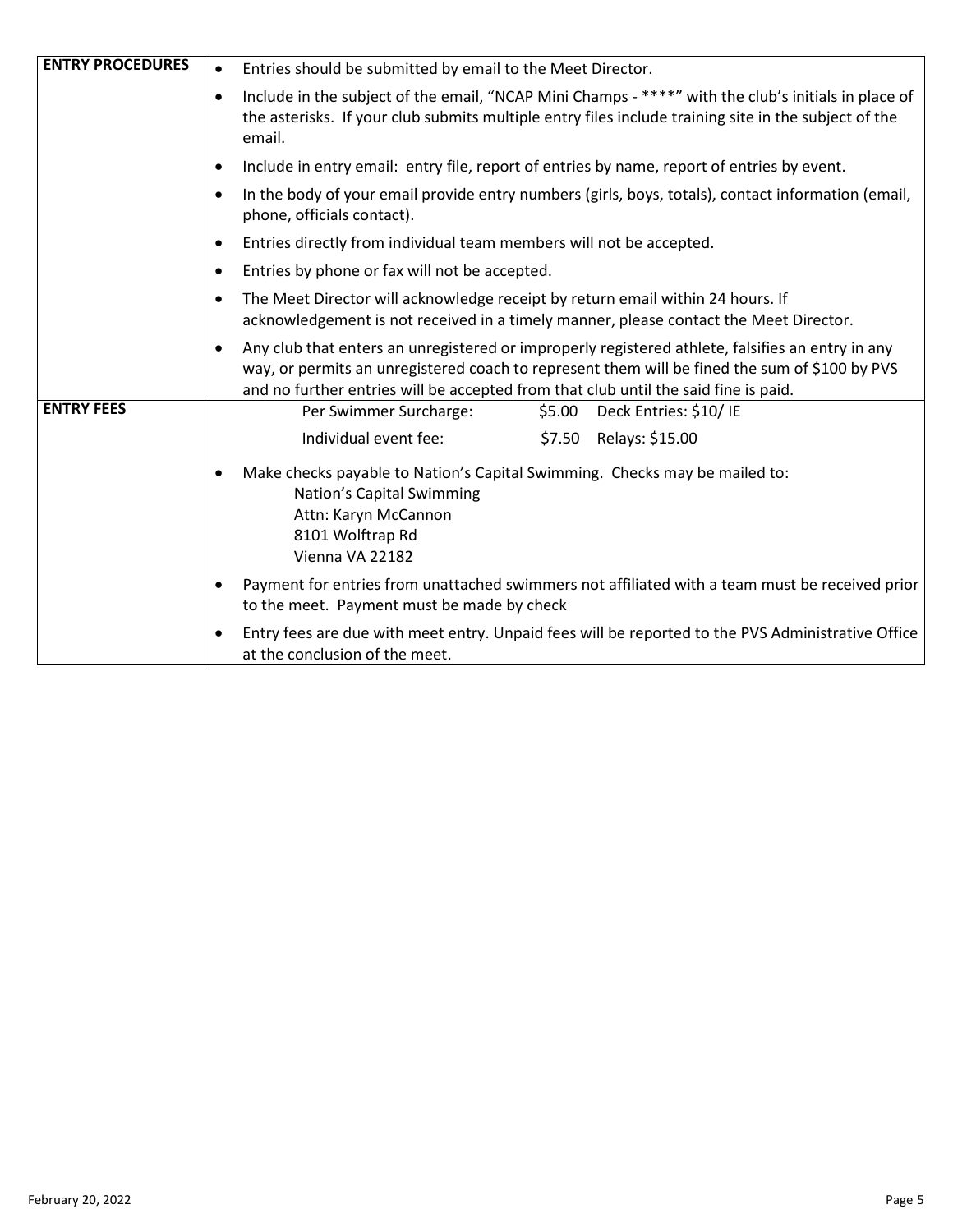# **NCAP 10&Under Mini Championships**

## **Saturday February 26, 2022**

#### **Session 1- Mixed Gender**

#### **Warm up: 9:00-9:50am Events: 10:00am**

| Event#         | Age                 | <b>Event</b>   |  |  |  |
|----------------|---------------------|----------------|--|--|--|
| 1              | 9-10 Year Old Mixed | 200 Free Relay |  |  |  |
| $\overline{2}$ | 7-8 Year Old Mixed  | 100 Free Relay |  |  |  |
| 3              | 9-10 Mixed          | <b>50 Fly</b>  |  |  |  |
| $\overline{4}$ | 8 Year Old Mixed    | <b>50 Fly</b>  |  |  |  |
| 5              | 7 & Under Mixed     | 25 Fly         |  |  |  |
| 6              | 9-10 Mixed          | 100 Back       |  |  |  |
| $\overline{7}$ | 8 Year Old Mixed    | 50 Back        |  |  |  |
| 8              | 7 & Under Mixed     | 25 Back        |  |  |  |
| 9              | 9-10 Mixed          | 100 Breast     |  |  |  |
| 10             | 8 Year Old Mixed    | 50 Breast      |  |  |  |
| 11             | 7 & Under Mixed     | 25 Breast      |  |  |  |
| 12             | 10 & Under Mixed    | 100 IM         |  |  |  |
| 13             | 9-10 Mixed          | 200 Free       |  |  |  |

**The 9-10 year old 200 Free will be contingent on session time availability once all entries are processed.**